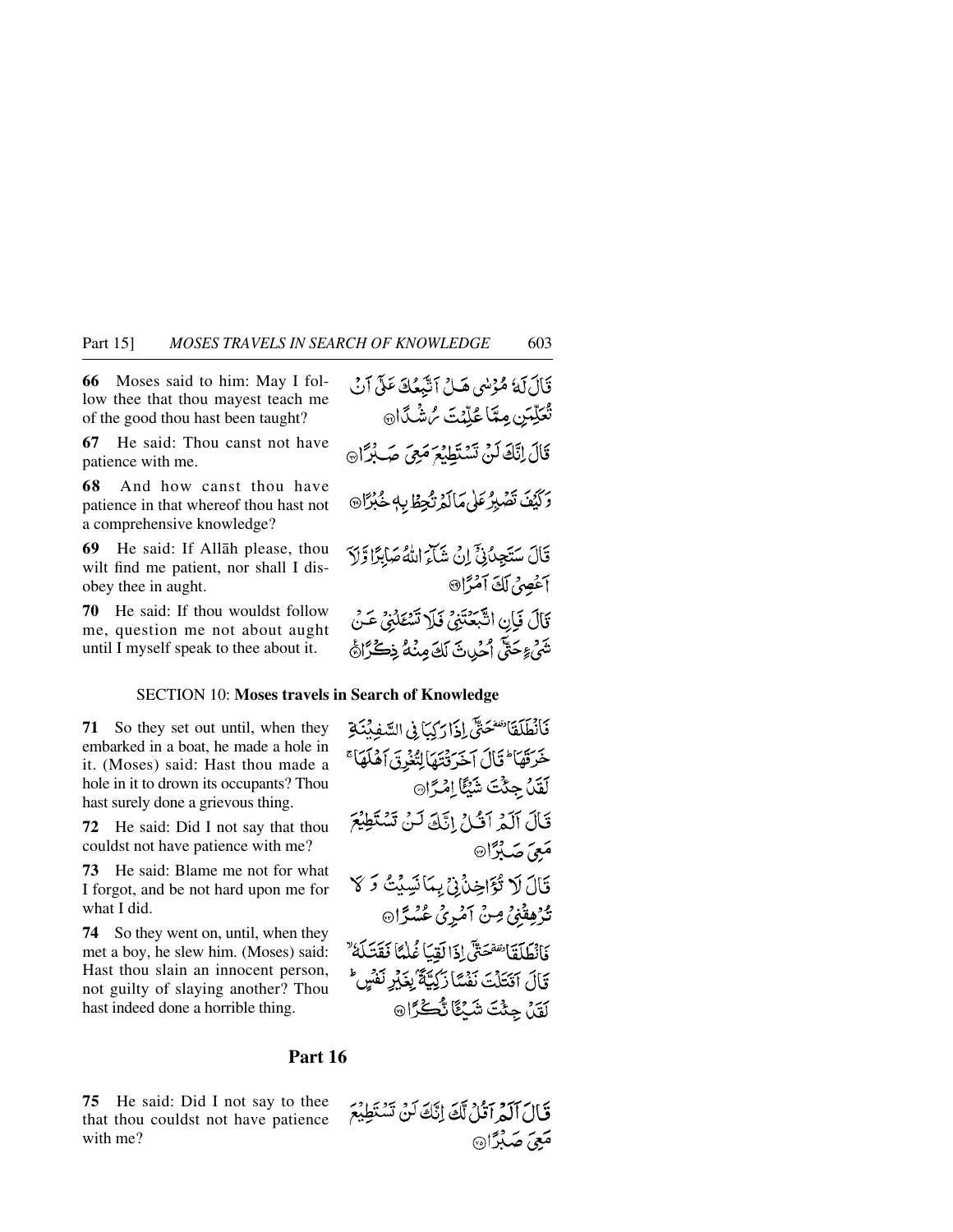**76** He said: If I ask thee about anything after this, keep not company with me. Thou wilt then indeed have found an excuse in my case.

**77** So they went on, until, when they came to the people of a town, they asked its people for food, but they refused to entertain them as guests. Then they found in it a wall which was on the point of falling, so he put it into a right state. (Moses) said: If thou hadst wished, thou couldst have taken a recompense for it.

**78** He said: This is the parting between me and thee. Now I will inform thee of the significance of that with which thou couldst not have patience.*<sup>a</sup>*

**79** As for the boat, it belonged to poor people working on the river, and I intended to damage it, for there was behind them a king who seized every boat by force.

قَالَ إِنْ سَآلَتْكَ عَنْ شَيْءٌ بَعْدَهَا فَلَا تُصْحِبْنِيٌّ قَلْ بَلَغْتَ مِنْ لَكُدُنٌ عُبِّدُ ثَرَا۞

فَأَنْطَلَقَانَ هَمَى الْمَاآتِيَآ آهُلَ قَرْبَيقِ اسْتَطْعَيَاً آهُلَهَا فَأْبَوْاأَنْ يُفْهَدِّ فَوَجَدَا فِيْهَا جِدَائِمَا يُّرِيْدُانِ يَّهْ فَأَقَامَهُ عَقَالَ لَوْ شِئْتَ لَتَّخَذُتَ عَلَيْهِ أَجْزًا

فَبَالَ هٰذَا فِيَرَاقُ بِكِبْنِيٍّ وَبِكِيْنِيٍّ سَأَنَبْتُكَ بِتَأْرِيْلِ مَالَمْ تَسْتَطِعُ عَّلَيْهِ صَبْرًا®

آمَّا السَّفِيْنَةُ كَتَانَتْ لِمَسْكِيْنَ يَةِ يَسْمَلُونَ فِي الْمَكْرِ فَيَأْسَ دُنَّ أَنْ أَعِيْبَهَآ وَكَانَ دِرَاءِهُمْ مِّبَلِّكٌ يَّأْخُذُكُمْ لَ سَفِيْنَةٍ غَضَّبًا®

Moses himself had, in fact, to undergo the experience of his teacher, and the incidents seem no more than prophetic allegories of Moses' own life-work. Just as the scuttling of a boat causes apprehension to the safety of its occupants, Moses had to lead his people to a place where they thought they had only been brought to be drowned; but their safe passage through the sea showed that it was for their good. Then he had to order his men to fight against an iniquitous people and to put them to death, but he was not shedding human blood to no purpose, for it was really a step towards the evolution of a better race. And finally, his devoting his own life to the Israelites, descendants of a

<sup>78</sup>*a.* The interpretation of the three incidents shows a manifestation of Divine wisdom in what takes place in the everyday life of man. Divine laws, as manifested in nature, are really working towards ultimate good, though sometimes they may appear to the outward eye to be working to the detriment of somebody. The beneficent hand of Allåh that works in nature is always directing humanity to the goal of great good, though that goal must necessarily be reached with apparent loss. Sometimes the loss is only apparent, as in the case of making a hole in the boat; there was no real loss, but the apparent loss served a great purpose and brought much benefit to the owner. The second instance is that in which there is real loss to a person, but it is for the good of humanity at large, for life must be sacrificed for the ultimate good of humanity. The third instance shows that, for the good of humanity, deeds must be done which bring no immediate reward, and that good done by one generation is not devoid of benefit to the next.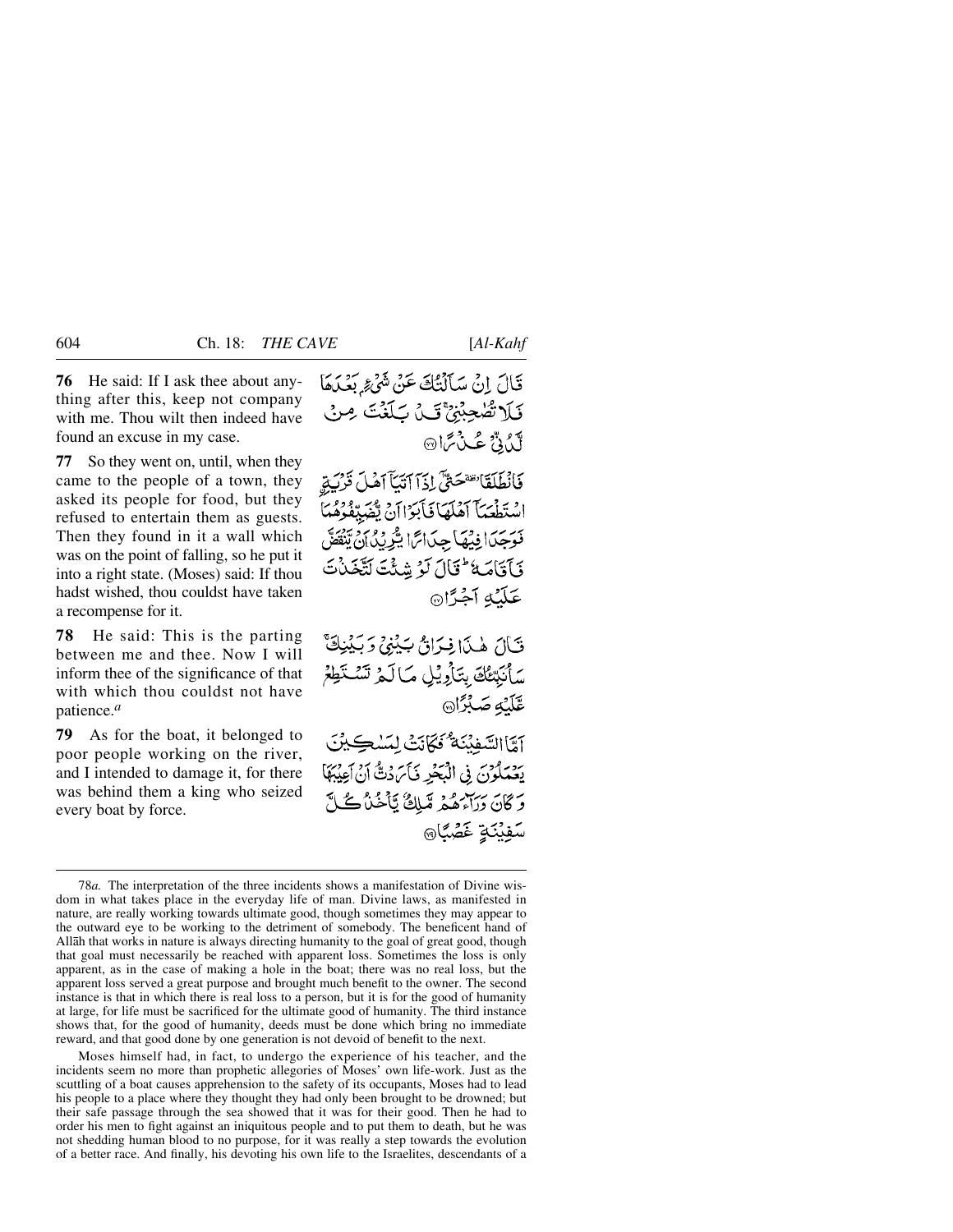**80** And as for the boy, his parents were believers and we feared lest he should involve them in wrongdoing and disbelief.*<sup>a</sup>*

**81** So we intended that their Lord might give them in his place one better in purity and nearer to mercy.

**82** And as for the wall, it belonged to two orphan boys in the city, and there was beneath it a treasure belonging to them, and their father had been a righteous man. So thy Lord intended that they should attain their maturity and take out their treasure — a mercy from thy Lord — and I did not do it of my own accord. This is the significance of that with which thou couldst not have patience.

# نِيّ دِيّ بِنْ مَيْ لَعُمْهَا رَبُّهُمْاً خَبْرًا مِّنْهُمْ بِّڪُوةً وَ أَفْيَرَبَ مُرْجَبِئَا۞ وَ آمَّا الْجِدَاسُ فَكَانَ لِعُلْمَيْنِ يَتِنِيَّمَيْنِ فِي الْمَبَايِنَةِ وَكَانَ يَحْتَهُ كَذَبَ لَقِيمًا وَكَانَ آبُوْهُمَا صَالِحًا ۚ فَأَرَادَ دَتُّكَ رد يَّبْكُغَّآ أَشْلَّاهُمَا وَيَسْتَخْرِجَاكَذِهَاتَّ روسم قِينْ دَبّائِيّ وَ مَا فَعَلَتْهُ عَنِ الْمَرِيّ ذٰلِكَ تَأْدِيْلُ مَالَمُ تَسْطِعُ عَلَيْهِ صَنْرًاهُمْ

### SECTION 11: **Dhu-l-qarnain and Gog and Magog**

**83** And they ask thee about Dhu-lqarnain.*<sup>a</sup>* Say: I will recite to you an account of him.

**84** Truly We established him in the land and granted him means of access to everything;

**85** So he followed a course.

رَ يَسْتَلَوْنَكَ عَنْ ذِى الْقَرْنَيْنِ \* قُلْ سَأَتْلُزُاعَلَيْكُمُ مِّنْهُ ذِكْرًاهُ إِنَّا مَلَّكَّاً لَهُ فِي الْآَرْضِ وَ اتِّيْنَهُ مِنْ ڪُلِّ شَيْءِ سَنَ*تَ*اَهُ فَبَآتَبَعَ سَبَيَّاهِ

righteous man, corresponded to his teacher's building the wall for the orphans without claiming recompense. Read in this light, the narration is clearly an Ascension of Moses, foreshadowing the great events which were to befall him.

80*a.* That the youth himself deserved death is abundantly clear. His inordinacy had now reached an extreme — the circumstances seem to have been known to Khadir, though not to Moses — when it was feared that his innocent parents would be involved in the trouble which must befall him as a result of his wrongdoing. Note that the word used to indicate the youth's wrongdoing is *∆ughyån*, which means *exceeding all limits in wrongdoing*.

83*a.* The word *qarn* means a *horn*, as also a *generation* or a *century*, and *Dhu-lqarnain* therefore literally means *the two-horned one*, or *one belonging to two generations* or *two centuries*. The reference here seems to be to the two-horned ram of Daniel's vision (Dan. 8:3), which he interpreted as the Kingdoms of Media and Persia, which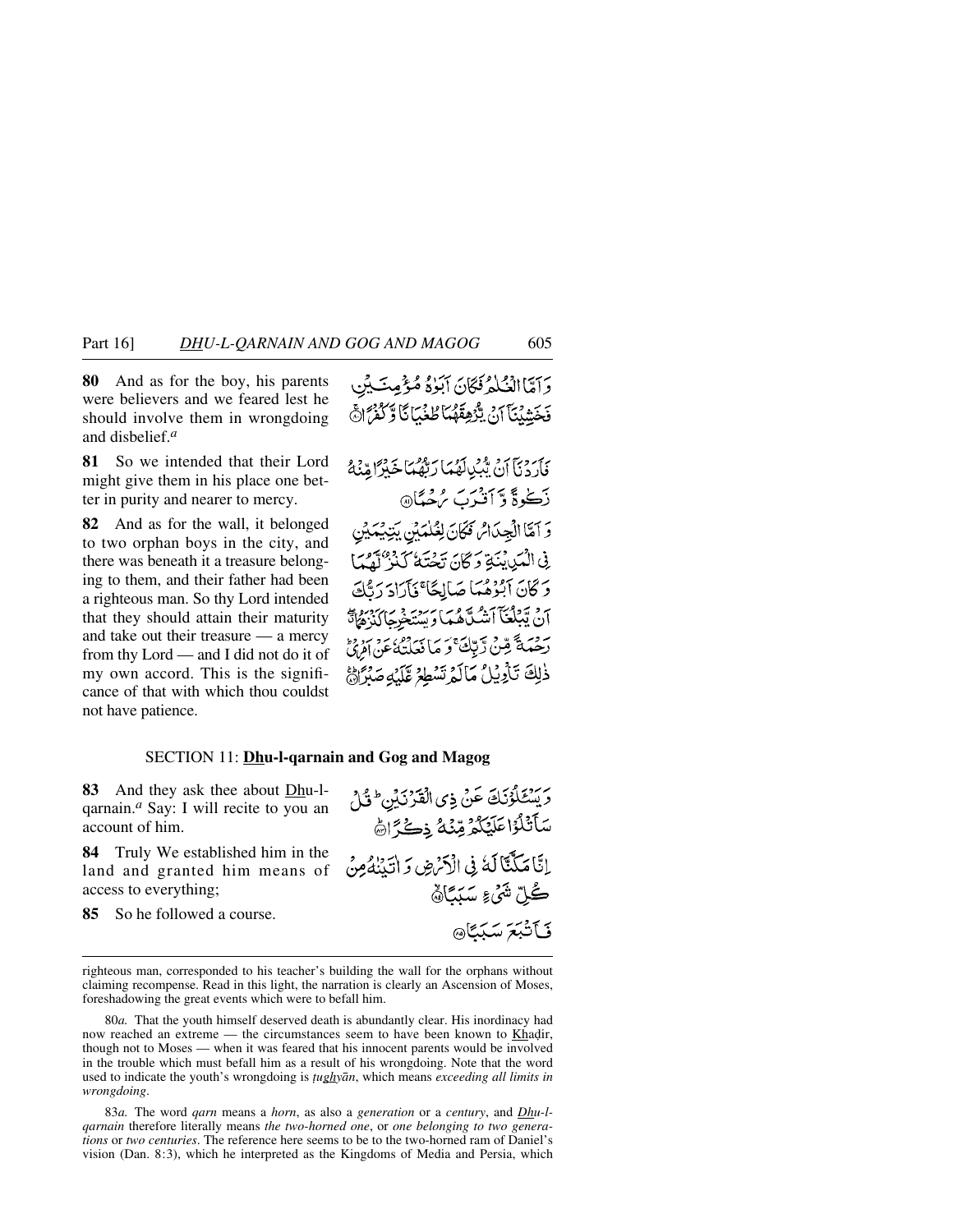**86** Until, when he reached the setting-place of the sun, $<sup>a</sup>$  he found it</sup> going down into a black sea,*<sup>b</sup>* and found by it a people. We said: O Dhu-l-qarnain, either punish them or do them a benefit.

**87** He said: As for him who is unjust, we shall chastise him, then he will be returned to his Lord, and He will chastise him with an exemplary chastisement.

**88** And as for him who believes and does good, for him is a good حَتَّى إِذَا بَلَغَ مَغْرِبَ الشَّمْسِ وَجَدَهَا تَعْرُبُ فِي عَيْنٍ حَيِّنَةٍ وَّرَجَلَ عِنْدُهَا قَوْمًاهُ قُلْنَا لِذَاالْقَدْ نَبِينَ إِمَّاً أَنْ تُعَذِّبَ وَ إِمَّآ أَنْ تَتَّخِذَ فِيُهِمْ محسْنگا@

قَالَ آمَّا مَنْ ظَلَّمَ فَسَوْنَ نُعَنَّوُنَ تَحْرَّيْرِدَّ إِلَىٰ رَبِّهٖ فَيُعَنِّ بُعُ عَذَابًا تُكَرُّا@

وَأَهَّامَنْ أُمَيَّ وَعَبِيلَ صَآلِهًا فَبِلَةً جَزَاءٌ الْجُسْنَىِّ وَسَنَقَوْلُ لَهُ مِنْ

were combined into a single kingdom under one ruler, Cyrus, who is erroneously called Darius in the Bible (En. Bib. and Jewish En., Art. "Darius"). The reference in Daniel's vision is, however, not to Cyrus but to Darius I Hystaspes (521-485 B.C.), "who allowed the Jews to rebuild their temple, and is referred to in Ezra 4:5, 24; 5:5; 6:1; Hag. 1:1; 2:10; Zech. 1:7, and probably in Neh. 12:22. His liberality towards the Jews is in complete accord with what we know otherwise of his general policy in religious matters towards the subject nations" (En. Bib. "Darius").

That "the two-horned ram" of Daniel's vision is the king of Media and Persia is made plain in Daniel's book, where the interpretation of the dream is given in the following words: "The ram which thou sawest having two horns are the Kings of Media and Persia" (Dan. 8:20). The reference in the Qur'ån in the history of Dhu-l-qarnain is to Darius I: "Darius was the organizer of the Persian Empire. His conquests served to round off the boundaries of his realm in Armenia, the Caucasus, and India, and along the Turanian steppes and the highlands of Central Asia" (Jewish En., "Darius I"). The following remarks in the En. Br. strengthen this view: "Darius in his inscriptions appears as a fervent believer in the true religion of Zoroaster. But he was also a great statesman and organizer. The time of conquests had come to an end; the wars which Darius undertook, like those of Augustus, only served the purpose of gaining strong natural frontiers for the empire and keeping down the barbarous tribes on its borders. Thus Darius subjugated the wild nations of the Pontic and Armenian mountains, and extended the Persian dominion to the Caucasus; for the same reason he fought against the Sacae and other Turanian tribes". The references in this quotation to Darius being a fervent believer in the true religion of Zoroaster, to his subduing the barbarous tribes on the borders, to his gaining strong natural frontiers for the empire, and to his fighting against the Sacae clearly point him out as the Dhu-l-qarnain of the Qur'ån.

86*a. Maghrib al-shams*, or *the setting-place of the sun*, signifies the western-most point of his empire, because going towards the west he could not go beyond it.

86*b.* The words in Arabic are *'ain-in ƒami'at-in*, which literally mean a *black sea, 'ain* meaning an *abundance of water*, or a place in which water remains and collects, and *hamiat* means *black mud* (T, LL). The place referred to is no other than the Black Sea, as, Armenia being within the Kingdom of Persia, the Black Sea formed the northwestern boundary of the empire.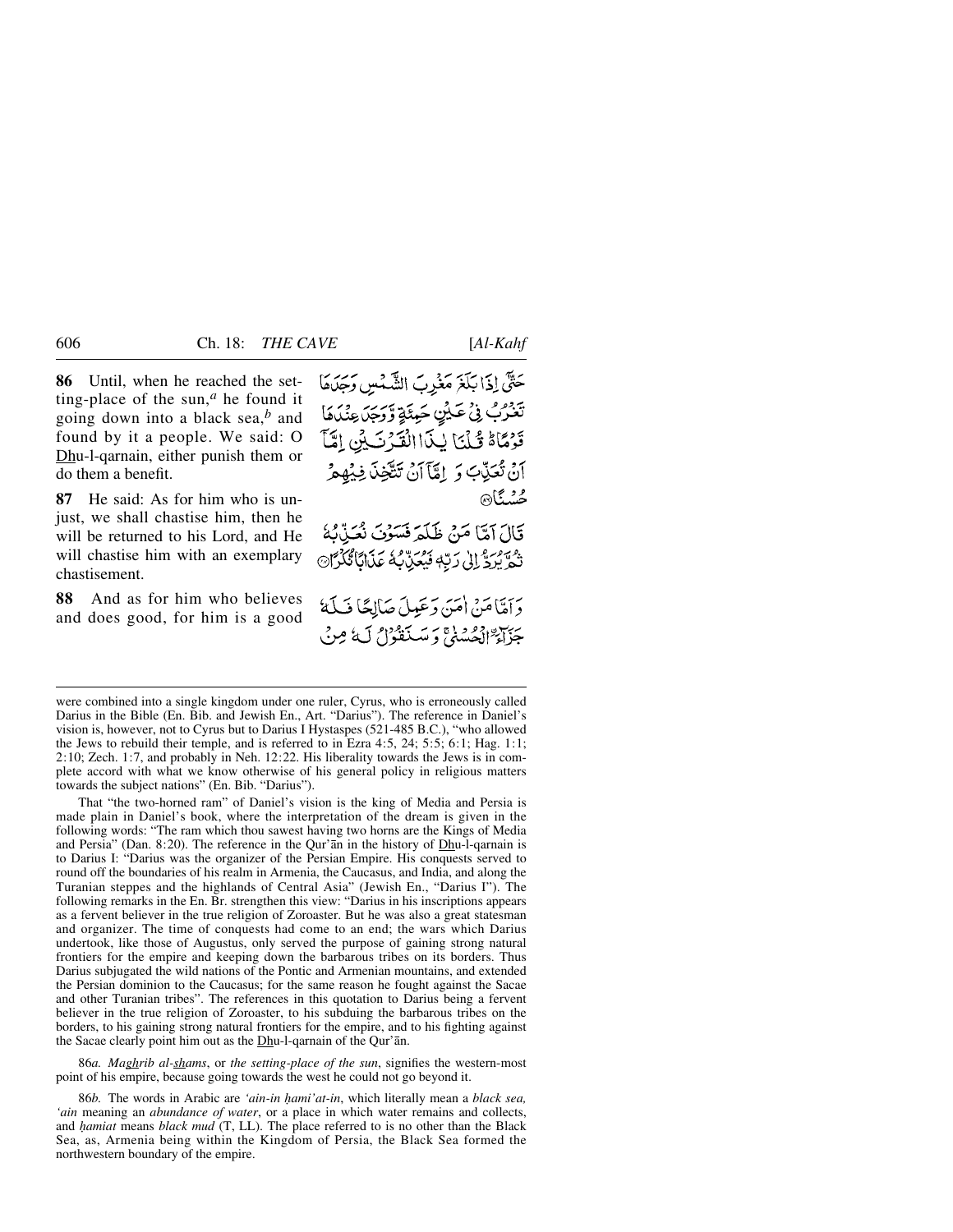reward, and We shall speak to him an easy word of Our command.*<sup>a</sup>*

**89** Then he followed a course.

**90** Until, when he reached (the land of) the rising sun, he found it rising on a people to whom We had given no shelter from it*a*—

**91** So it was. And We had full knowledge of what he had.

**92** Then he followed a course.

**93** Until, when he reached (a place) between the two mountains, he found on that side of them a people who could hardly understand a word.*<sup>a</sup>*

**94** They said: O Dhu-l-qarnain, Gog and Magog do mischief in the land. May we then pay thee tribute on condition that thou raise a barrier between us and them?*<sup>a</sup>*

**95** He said: That wherein my Lord has established me is better, so if

آمُرِنَا يُسْرًاهُ ثُمَّ آَثَبَعَ سَبَبَّا حَتَّيْ إِذَابَلَغَ مَطْلَعَ الشَّبْسِ وَحَسَدَهَا تَطْلَعُ عَلَى قَوْمٍ لَّهُ نَجْعَلْ لَّهُ مِمْ قِبْنُ دُوْنِهَا بِسِنْدُّ اِنَّ كذالة رقد أحَظْنَابِهَا لَدَيْهِ خُبْرًا @ دوية <del>ا</del>لمجمعة مسكنگا حَتَّىٰ إِذَا بَلَغَ بَيْنَ السَّيَّايْنِ وَجَبَ مِنْ دُوْنِهِمَا تَوْمَا لَا يَكَادُوْنَ بِيْقَقِيُوْنَ قَوْلَا<sub>®</sub> قَالُوْا يٰذَااالْقَدَنَ بُنِ إِنَّ يَأْجُرُجُ وَمَأْجُرَمَ مُفْسِدُ دْنَ فِي الْآمَرْضِ فَكَدَاحْ نَجْعَلْ لَكَ خَرْجًا عَلَى آنَ تَجْعَلَ سَنْنَنَ ر بينهه ستآل، قَالَ مَا مَكَبَّنِي فِيْكِ رَبِّيْ خَيْرٌ فَأَعِيْنُونَ

93*a.* The two mountains are the mountains of Armenia and Azarbaijan. The people settling there spoke a different language and could not understand the Iranian language.

94*a.* This verse brings us face to face with an all-important subject, viz., the identity of Gog and Magog. The Bible references to Gog and Magog are somewhat loose. In Gen. 10:2 and 1 Chron. 1:5, "Magog is mentioned as the second son of Japheth,

<sup>88</sup>*a.* Being a true follower of Zoroaster, the well-known Persian prophet, Darius seems to have invited these tribes to his religion.

<sup>90</sup>*a.* The three journeys alluded to seem to have been undertaken with the object of strengthening the frontiers of the empire, the most important of these being that spoken of in v. 93, the part of the frontier between the Caspian and the Black Seas, where the Caucasus afforded a natural protection against the attacks of the Scythians. Darius goes first westward to the Black Sea (vv. 85, 86). Then he undertakes an eastward journey the land of the rising sun. The description of the people found here, a people who had no shelter from the sun, is a description of the barbarous aboriginal tribes on the shores of the Caspian. The En. Br. says in the article on Media: "The names in the Assyrian inscriptions prove that the tribes in the Zagros and the northern parts of Media were not Iranians nor Indo-Europeans, but an aboriginal population, like the early inhabitants of Armenia, perhaps connected with the numerous tribes of the Caucasus. We can see how the Iranian element gradually became dominant: princes with Iranian names occasionally occur as the rulers of these tribes. But the Galae, Tapuri, Cadusii, Amardi, Utii, and other tribes in Northern Media and on the shores of the Caspian, were not Iranians".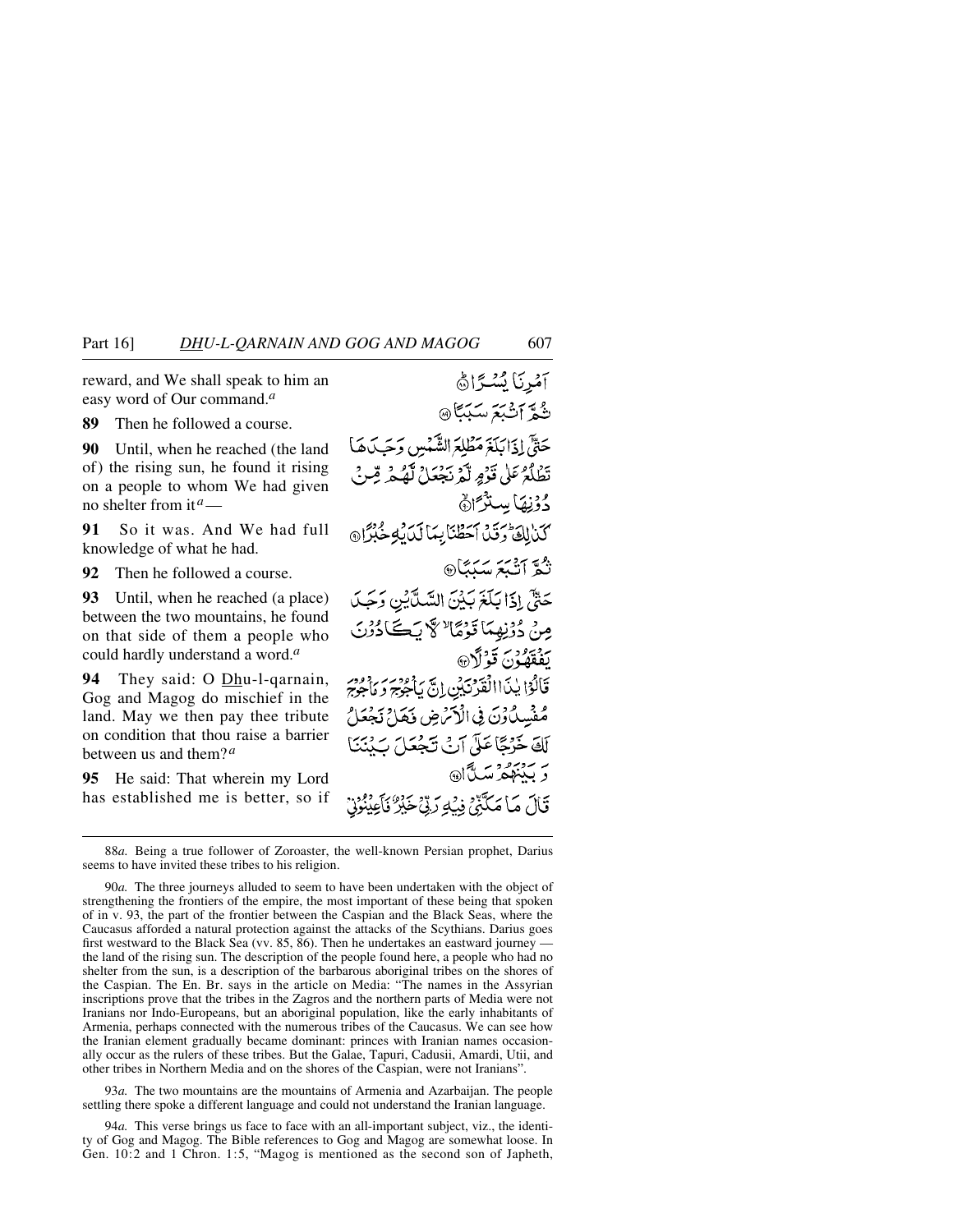only you help me with strength (of men), I will make a fortified barrier between you and them:

بِقُوَّةِ أَجْعَلْ بَدْيَكُمْ وَبِيبِهِمْ رَدْمًا ﴾

between Gomer and Madai, Gomer representing the Cimmerians and Madai the Medes. Magog must be a people located east of the Cimmerians and west of the Medes. But in the list of nations, Gen. 10, the term connotes rather the complex of barbarian peoples dwelling at the extreme north and north-east of the geographical survey covered by that chapter. ... In Ezek. 38:2 Magog occurs as the name of a country; in Ezek. 39:6 as that of a northern people, the leader of whom is Gog" (Jewish En., Art. "Gog and Magog"). "Josephus identifies them with the Scythians, a name which among the classical writers stands for a number of unknown ferocious tribes. According to Jerome, Magog was situated beyond the Caucasus near the Caspian Sea" (Jewish En.). The En. Br. considers the traditional identification of Gog and Magog with the Scythians to be "plausible", and then adds: "This plausible opinion has been generally followed", with this reservation, that the word may be applied to "any or all of the numerous but partially known tribes of the north; and any attempt to assign a more definite locality to Magog can only be very hesitatingly made".

All these writers have, however, not paid sufficient attention to the words of Ezek. 38:2: "Gog, the land of Magog, the chief prince of Meshech and Tubal". Tubal and Meshech are almost always mentioned together, and their identification has been a task of great difficulty, so much so that a renowned Biblical critic suggests the names of certain nations in South Palestine. But this contradicts the views of ancient writers like Josephus, who settle the Magog north of the Caucasus. If we go, however, to the north of the Caucasus, we find still two rivers bearing the names of Tobal and Moskoa, on the latter of which is situated the ancient city of Moscow, and on the former the more recent town of Tobolsk. It seems almost certain that these two rivers received their names from the two tribes of Ezek. 38:2, the Tubal and Meshech, and then gave their names to the two above-mentioned cities, thus keeping the names of these tribes. This view is in accordance with the opinion of Josephus, who identifies Magog with the Scythians, for "throughout classical literature Scythia generally meant all regions to the north and north-east of the Black Sea, and a Scythian any barbarian coming from these parts".

It is clear from the above that the name Magog stands for tribes which occupied territories to the north and north-east of the Black Sea, tribes which gave their names directly or indirectly to the towns of Tobolsk and Moscow.

There is, however, another point worth considering, and that is the gigantic effigies of Gog and Magog in Guildhall, London. "It is known," says the En. Br., "that effigies similar to the present existed in London as early as the time of Henry V". An explanation of this remarkable circumstance is given by Geoffrey of Monmouth: "Gaemot or Gaemagot (probably a corrupted form of Gog and Magog) was a giant who, along with his brother Gorineous, tyrannized in the western horn of England until slain by foreign invaders" (En. Br., Art. "Gog and Magog"). It is very difficult to speak with anything bordering on accuracy about the early connections of different races, but the preservation of the effigies of Gog and Magog in England, which can be traced to a very early period in English history, makes it probable that the Angles or the Saxons had in very ancient times some connection with the Scythians or other tribes living north of the Caucasus or the Black Sea. The relations of the different nations in early history are very complicated, and it is out of place to enter into any such discussion here. But it may be noted that the Goths, who are considered to be the easternmost of the Teutonic races, are said to have migrated into Scythia (En. Br., "Goths"), which shows the existence of connection between the two races. And again, "the Batharnae also, who in the third century B.C. invaded and settled in the regions between the Carpathians and the Black Sea, are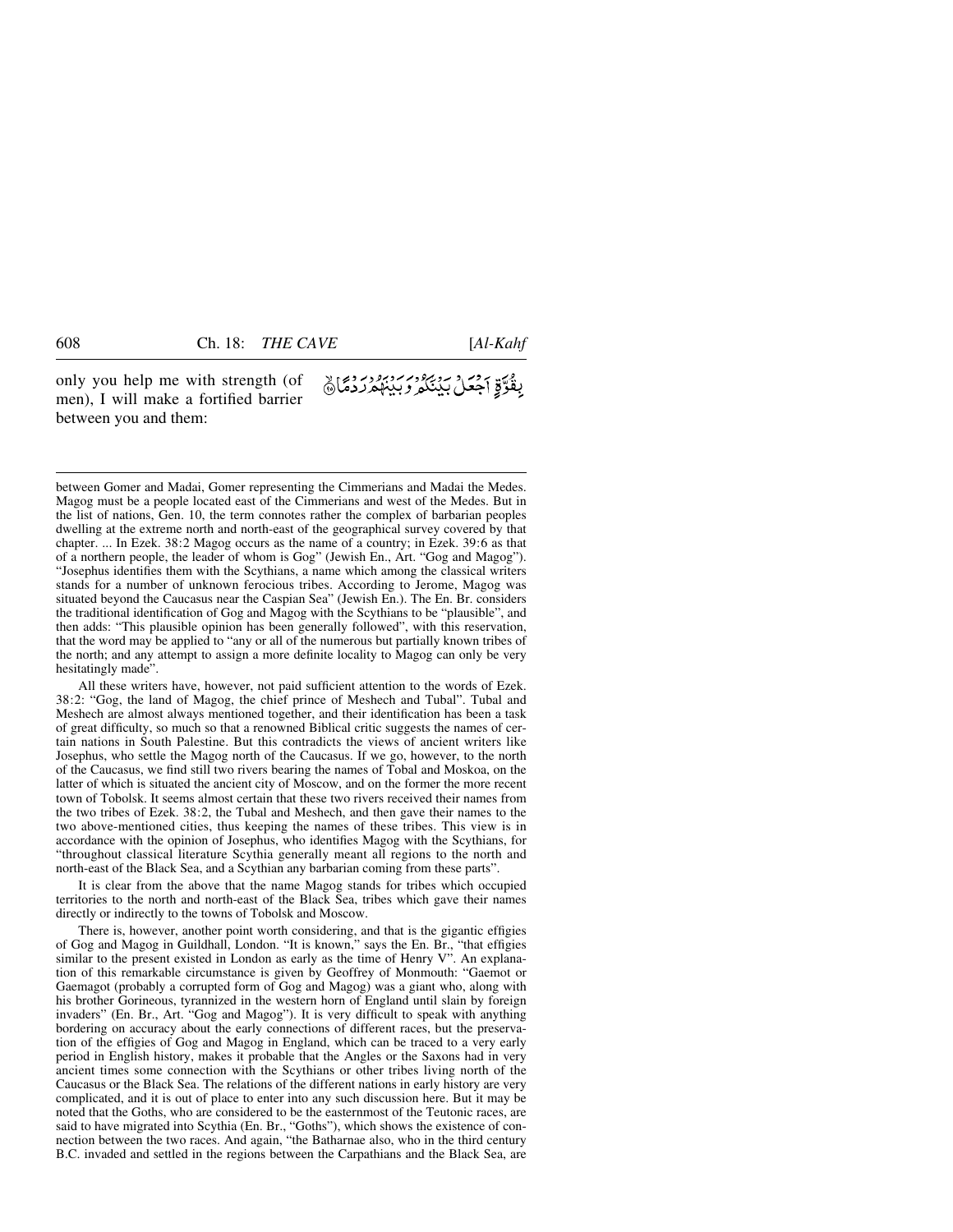**96** Bring me blocks of iron.*<sup>a</sup>* At length, when he had filled up the space between the two mountain sides, he said, Blow. Till, when he had made it (as) fire, he said: Bring me molten brass to pour over it.

**97** So they were not able to scale it, nor could they make a hole in it.

**98** He said: This is a mercy from my Lord, but when the promise of my Lord comes to pass He will crumble it, and the promise of my Lord is ever true.*<sup>a</sup>*

أَنْزُوْنِ زُبَرَ الْحَدِيثِيا حَتَّى إِذَا سَالِي بَيْنَ الصَّدَفَيْنِ قَالَ انْفُخْوُا حَتَّى لِذَا جَعَلَهُ نَارًا "قَالَ الْزُنِيِّ الْزُرِغُ عَلَيْهِ قِطْرًاهُ فَيَمَا اسْطَاعَوْ الآنُ يَظْهَرُوهُ وَمَا اسْتَطَاعُوا آهُ نَقْبًا® قَالَ هٰذَاارَحَمَهُ ۗ قِنْ سَّ بِّيَ قَاٰذَاجَآءَ رَعْلُارَتِينَ جَعَلَةُ دَكَّيْ أَءَ وَكَمَانَ وَعْدًا تَرَبِّيٌّ حَقًّا َّهَ

said by several ancient writers to have been Teutonic by origin, though they had largely intermarried with the native inhabitants" (En. Br., "Teutonic Peoples").

It is thus clear that the ancestors of the present Teutonic and Slav races are the Gog and Magog spoken of in the Holy Qur'ån. The effigies of Gog and Magog in London and the names of Tobal and Moskoa, occuring in the Bible, are clear indications of this fact.

Next we come to the statement that the tribes found by Darius between Azerbaijan and the Armenian mountains were constantly harassed by their northern neighbours, the Scythians. History bears evidence to the truth of this statement. The Scythians, or, according to some writers, the Sacae, constantly troubled Asia. According to Herodotus the Scyths ruled Media for twenty-eight years (En. Br., Art. "Scythia"). "About 512 Darius undertook a war against the Scythians ... The purpose of this war can only have been to attack the nomadic Turanian tribes in the rear, and *thus to secure peace on the northern frontier of the empire*" (En. Br., Art. "Darius"). The portion which I give in italics shows that Darius exerted himself to his utmost in securing peace on the northern frontier of his empire, where the Caucasus, bounded on both sides by the Black and Caspian Seas, afforded a natural protection.

The barrier referred to in this verse, and described in the verses that follow, is the famous wall at Derbent (Ar. *Darband*). An account of this wall is given by Muslim geographers and historians, for instance, in *Marasid al-Ittila<sup>\*</sup>* and *Ibn al-Faqih*. The following account, however, taken from the *Encyclopaedia Britannica*, should be more convincing: "Derbent or *Darband*, a town of Caucasia, in the province of Daghestan, on the western shore of the Caspian ... It occupies a narrow strip of land beside the sea, from which it climbs up the steep heights inland ... And to the south lies the seaward extremity of the Caucasian wall (50 miles long), otherwise known as Alexander's Wall, blocking up the narrow pass of the Iron Gate or Caspian Gate (*Portae Albanae*, or *Portae Caspae*). This, when enitre, had a height of 29 feet and a thickness of about 10 feet, and with *its iron gates* and numerous watch-towers formed a *valuable defence of the Persian frontier*." (Italics in the last sentence are mine, for which see the next footnote.) The misnomer *Alexander's Wall* seems to have been due to the mistake made by Muslim historians in supposing Dhu-l-qarnain to be Alexander.

96*a.* The blocks of iron were needed for the iron gates in the wall, for which see the concluding lines of the last note.

98*a.* From the historical narration of the past, the subject is now changed to the future. Gog and Magog are described as two nations, and after describing the history of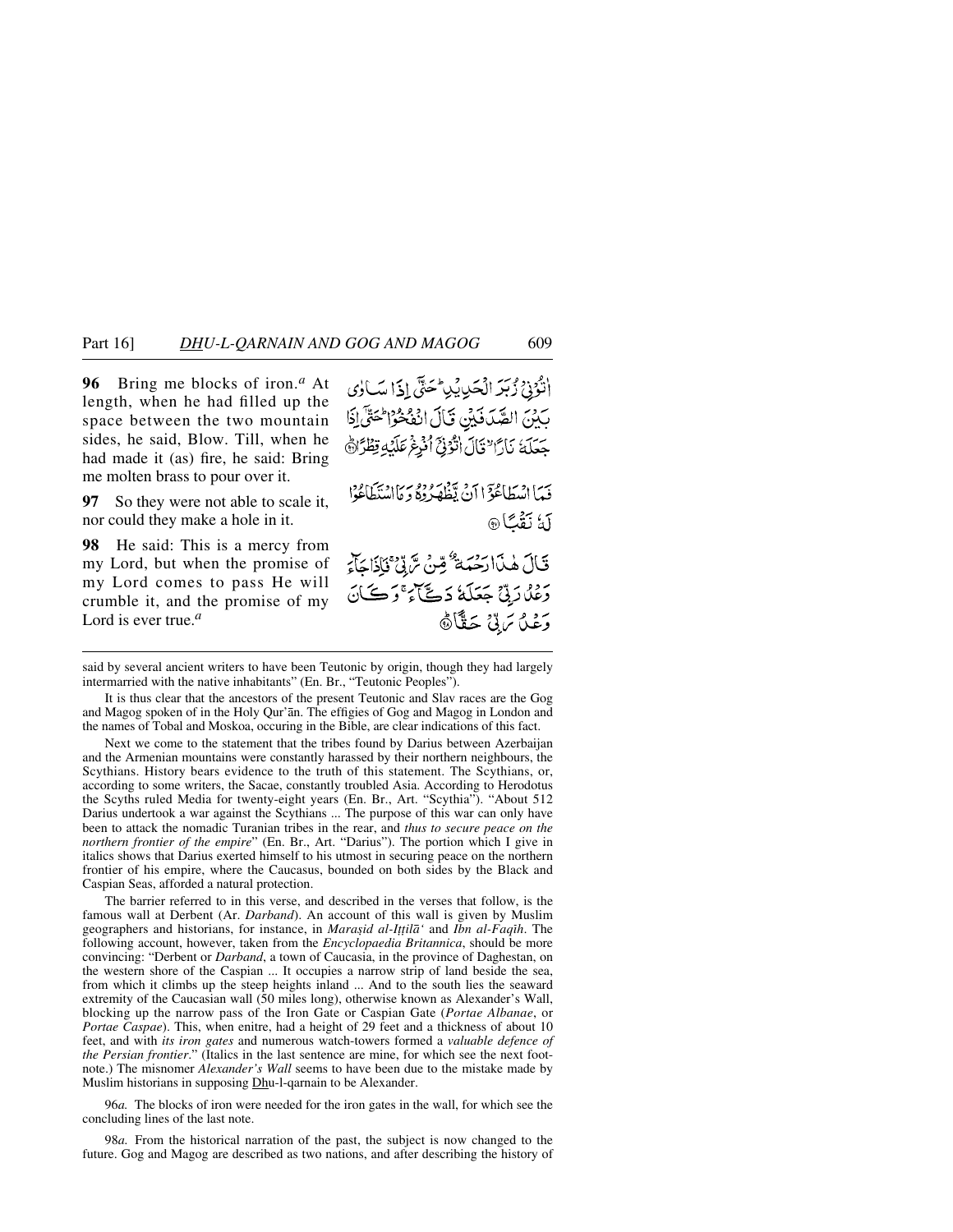**99** And on that day We shall let some of them surge against others and the trumpet will be blown, then We shall gather them all together,*<sup>a</sup>*

**100** And We shall bring forth hell,

*- ئارادىي بود و دۇمپ*رپ<sub>ا</sub>يْمُوجْ فِي بَعْضٍ وَّنُفِخَ فِي الصُّوْرِ فَجَبَعْنُهُمْ جَنْعًا ﴾ وَ عَرَضْنَا جِهَدَّهُ يَوْمَيِنِا لِّلْكُفُونُ عِنْ هَذَا لَهُ

these nations, whose depredations on peaceful nations were brought to an end by Darius, we are now told that Gog and Magog will again be let loose in the latter days. In fact, this is clearly foretold in another chapter of the same period: "when Gog and Magog are let loose, and they sally forth from every elevated place" (21:96). This is the only other occasion on which Gog and Magog are spoken of in the Holy Qur'ån. The crumbling of the wall which withheld Gog and Magog for a time is thus explained by the Qur'ån itself, as the letting loose of Gog and Magog. Just as the building of the wall indicated the confinement of Gog and Magog to their own territorial bounds, the crumbling of the wall means that they will at some future time be let loose and they will then dominate the whole world. This domination is spoken of in the Hadith in various ways. According to one hadith, "No one will have the power to fight against them" (Ms.  $52:20$ ). According to another, "they will drink the water of the whole world" (KU, vol. 7, p. 2157). According to a third, God said: "I have created some of My servants whom no one can destroy but Myself " (KU, p. 3021). As shown in 94*a*, the ancestors of Gog and Magog are the Slav and Teutonic races, and in the world-domination of Gog and Magog is thus clearly hinted the domination of the European nations over the whole world, and the prophecy has thus found fulfilment in our days.

99*a.* A mighty conflict of the nations is clearly spoken of here, and the words no doubt refer to some catastrophe like that which is predicted in the Gospels in the words: "For nation shall rise against nation, and kingdom against kingdom: and there shall be famines, and pestilences, and earthquakes, in divers places. All these are the beginning of sorrows" (Matt. 24:7, 8).

The Qur'ån makes it clear that the reference in nation rising against nation is to the great European conflicts which we are witnessing nowadays. Gog and Magog, or the European nations, having subdued the whole world, could not agree on the division of the spoils, and they are rushing at one another's throats, and the whole world being subject to them, their struggle has assumed the form of a world conflict. One World-War ends only to be followed by another. But if the first part of the verse speaks of the destruction due to these wars, the second part raises a great hope. Will this great worldconflict bring the world to an end? Human efforts to restore the balance to the world are a failure. But the Qur'ån tells us that a mighty Revolution will come about. That is what is meant by the *blowing of the trumpet*. This revolution will be a change in the mentality of the nations. A silver lining is introduced in this dark picture by the words, *then We shall gather them all together*. The revolution would unite them; it would drive them to one common faith. Material benefits having turned man into the enemy of man, a spiritual awakening will, we are told, be brought about which will change the world entirely. Instead of cutting one another's throats men will learn to love one another, and they will all be but one nation. There is a broad enough hint here at the nation of Islåm, for there is but one faith, the faith of Islåm, which has been able to weld diverse people into one whole. The day of peace for this world will dawn with the dawning of the idea on the mind of man that there is only a single nation, the human nation, that lives on this earth: "Mankind is a single nation" (2:213). And actually Islåm is the only religion in the world which has been successful in uniting different nations into one whole and in obliterating distinctions of race and colour.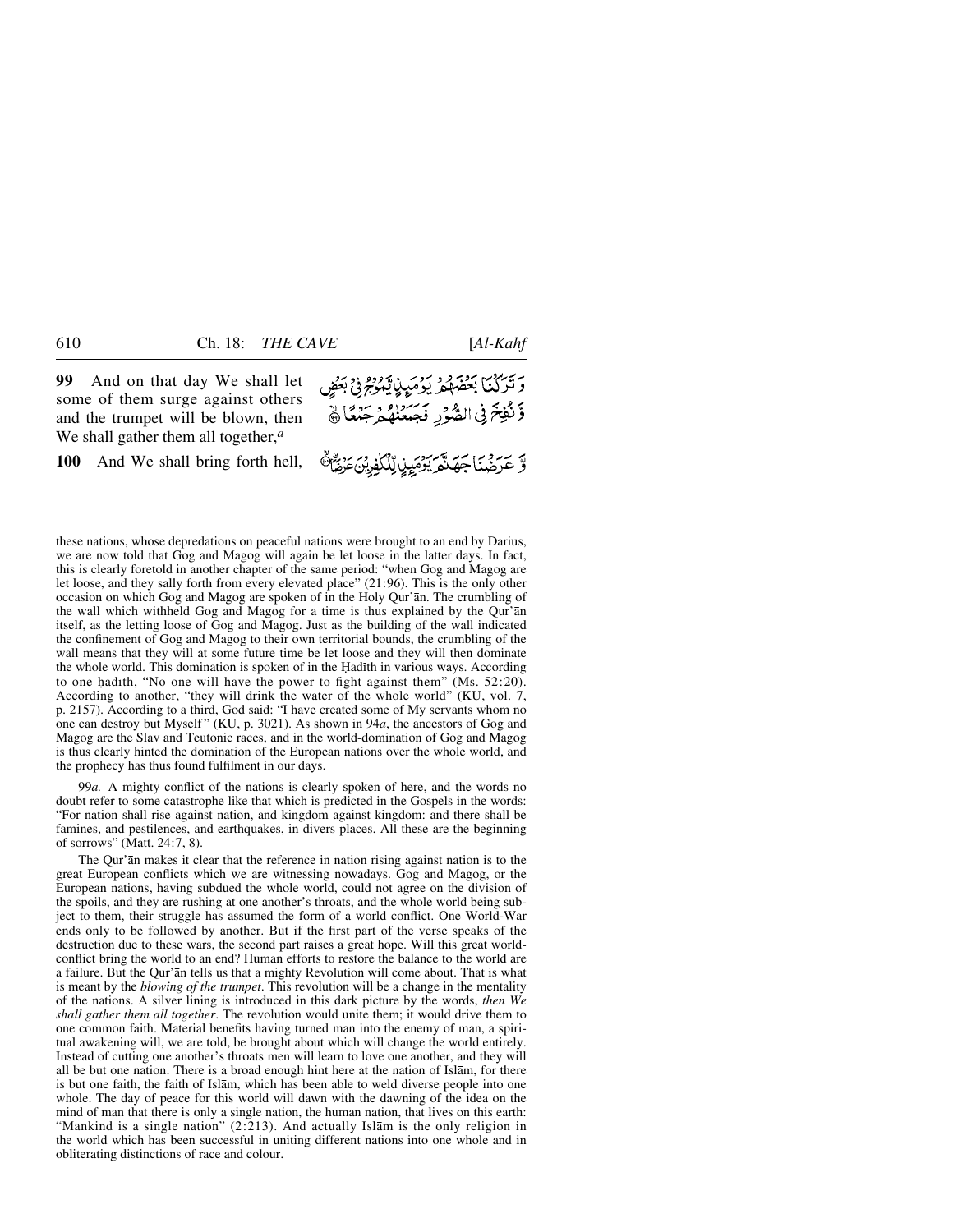exposed to view, on that day before the disbelievers,*<sup>a</sup>*

**101** Whose eyes were under a cover from My Reminder, and they could not bear to hear.*<sup>a</sup>*

#### SECTION 12: **Christian Nations**

**102** Do those who disbelieve think that they can take My servants to be friends besides Me?*<sup>a</sup>* Surely We have prepared hell as an entertainment for the disbelievers.

**103** Say: Shall We inform you who are the greatest losers in respect of deeds?

**104** Those whose effort goes astray in this world's life, and they think that they are making good manufactures.*<sup>a</sup>*

**105** Those are they who disbelieve in the messages of their Lord and meeting with Him, so their works are

102*a.* The Christians are meant here, because theirs is the most prominent example of having taken a servant of Allåh, a prophet, for God. In fact, Jesus Christ is the only person whom the Qur'ån recognizes as a righteous servant of God and who has been taken for God by nearly half the world.

104*a.* This is a clear description of the present attitude of the civilized nations to their moral and spiritual needs — their effort is entirely wasted in this world's life, and they cannot give a moment's consideration to the life after death. The portrait of the material civilization, to which Christianity has led, as drawn in this section, attains to its most vivid clearness in these words. Manufacture is the one speciality and pride of the West. But they are so engrossed in the contest of manufactures that they have no thought of God left in their minds. Production and more production, that is the be-all and end-all of life with them.

الَّذِيْنَ كَانَتْ أَعْيُنْهُمْ فِي غِطَاءٍ عَنْ ذِكْرِيْ وَكَانْوَالَا يَسْتَطِيعُونَ سَهْكَانَ

آفَحَسِبَ الَّذِينَ كَفَرُوْٓاأَنْ تَتَّخِذُوْاً عِبَادِيٌ مِنْ دُرُوْحٌ آَرُلِيَآءَ ۚ إِنَّآ ٱخْتَلَىٰٓنَا

جَهَنَّمَ لِلْكُفِرِيْنَ نُزُلَانَ

قُلْ هَلْ نُنَبِّئُكُمُ بِالْآَخَسَرِيْنَ آَغْبَالُآَهُ آلَّذِينَ ضَلَّ سَعَيْهُمْ فِي الْحَيْرِةِ الدَّنْيَا برو بردير وبرسود و ديميائون گردي.<br>وهغر پخسبون انهغر پخسنون گردي. أُولَيْكَ الَّذِينَ كَفَرُوْا بِأَيْتِ رَبِّهِهِ وَلِقَائِهِم فَحَبِطَتْ آَعْمَالُهُمْ فَبَلَا نُقِيْعُ لَهُعْ يَوْمَر

<sup>100</sup>*a.* These words complete the picture of the great conflict spoken of in the previous verse. It in fact describes the severity of the conflict, it will reduce the world to a veritable hell. We have seen hell raging on this earth in World-War II. What World-War III may bring, no one can say.

<sup>101</sup>*a.* The reason is given in these words why these disasters will be brought on man: These are people *whose eyes are under a cover from My Reminder*. Nay, they are so estranged from God that they cannot even *bear to hear* His Reminder. So thoroughly have lust and greed engrossed the civilized world!